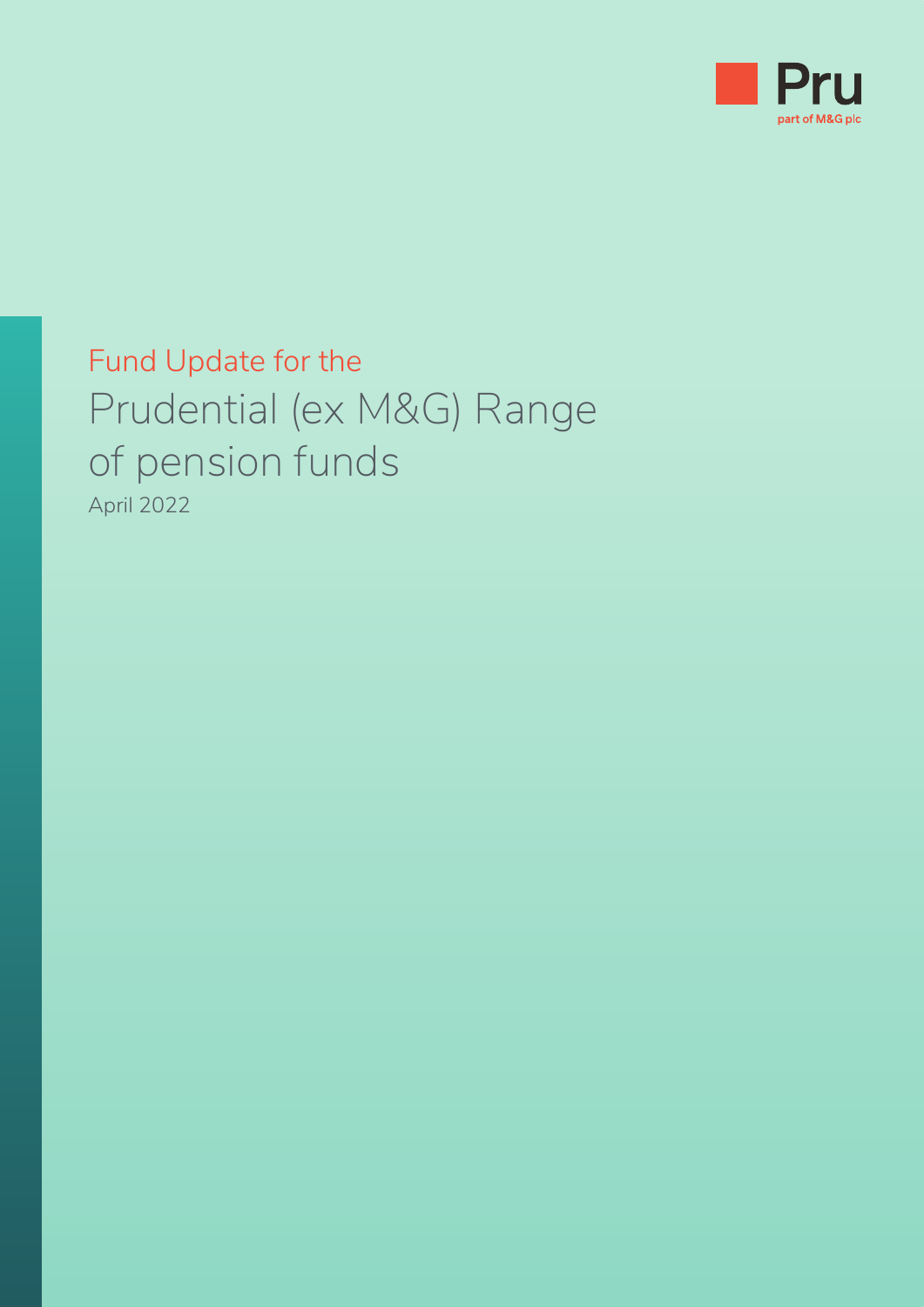# Six monthly investment report for the period 1 October 2021 to 31 March 2022

| M&G's view of the market<br>1 October 2021 to 31 March 2022 |  |
|-------------------------------------------------------------|--|
| Fund Charges and Further Costs                              |  |
| Investments strategies of pension funds (ex M&G)            |  |
| Further information                                         |  |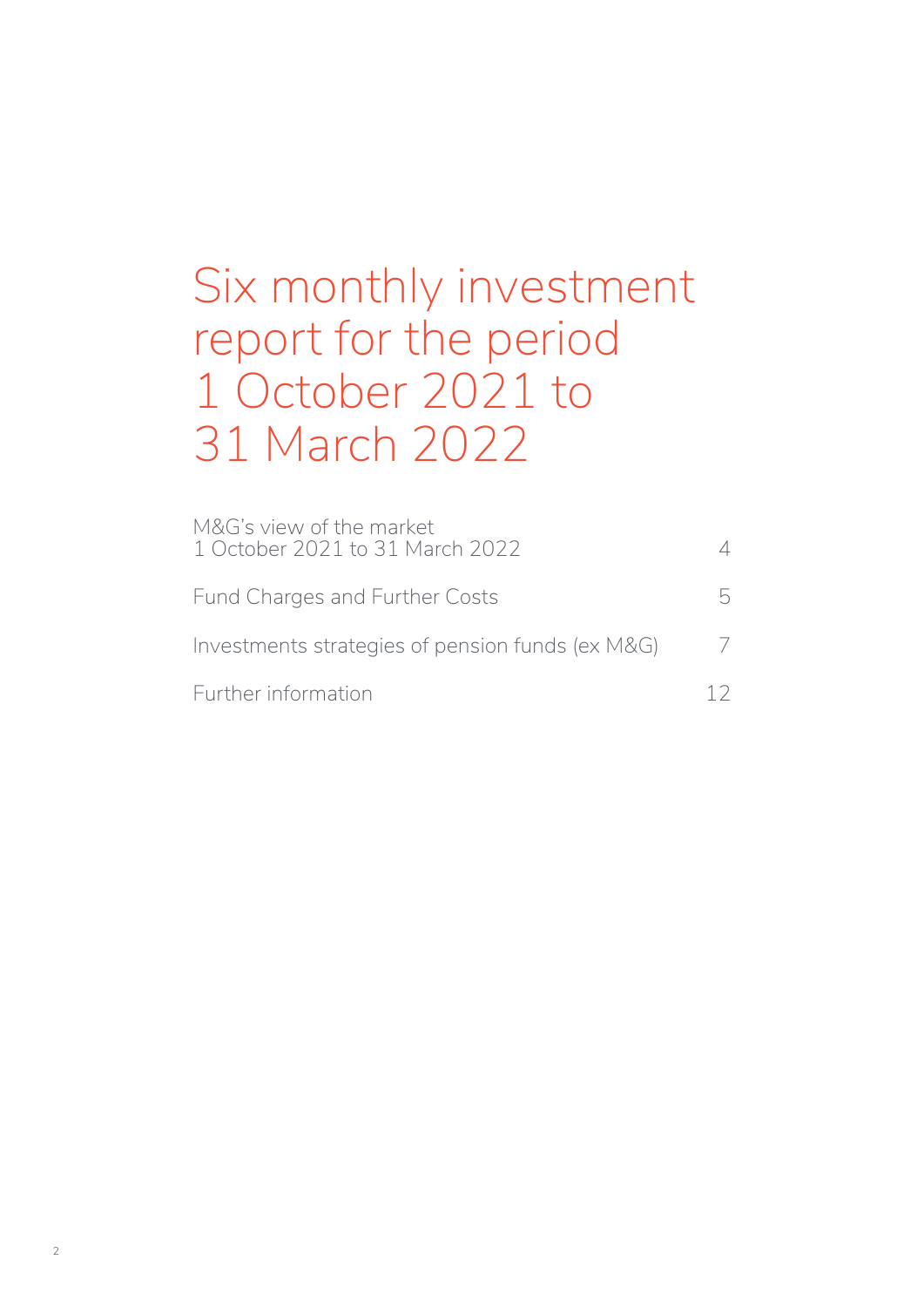#### Who is the report for?

This report is intended for customers who hold pension plans with Prudential. These plans were originally taken out with M&G and transferred to Scottish Amicable Life in December 2000 and Prudential in 2002.

#### What is this report for?

The purpose of this document is to provide an insight on investment markets and funds over the period, and is provided for information purposes only.

It should not be considered as financial advice.

Any change to your investment arrangements should be discussed with an adviser.

#### Important

Please remember that past performance is not a reliable indicator of future performance. The commentary in this report reflects the general views of the individual fund manager and should not be taken as a recommendation or advice as to how a specific market or fund is likely to perform.

The value of your investment can go down as well as up so you might not get back the amount you put in. What you get back will depend on the fund chosen and how it performs and is not guaranteed.

All information is shown as at 31 March 2022 unless otherwise stated.

#### For up-to-date performance information

Simply log on to **[pru.co.uk/funds](http://pru.co.uk/funds)** and:

- choose "Fund Prices, info and tools"
- select Pension Funds
- Filter on Plan/Product
- select Former M&G Pension Plans

#### The funds we offer might change

It's our policy to review the aims and objective of the products we offer, on a continual basis, in light of prevailing market conditions.

We may at some point in the future close, amend or merge any of the funds currently available in order to satisfy our customers' investment needs.

If this happens and your plan is linked to one of these funds we will write to you to let you know what we propose to do.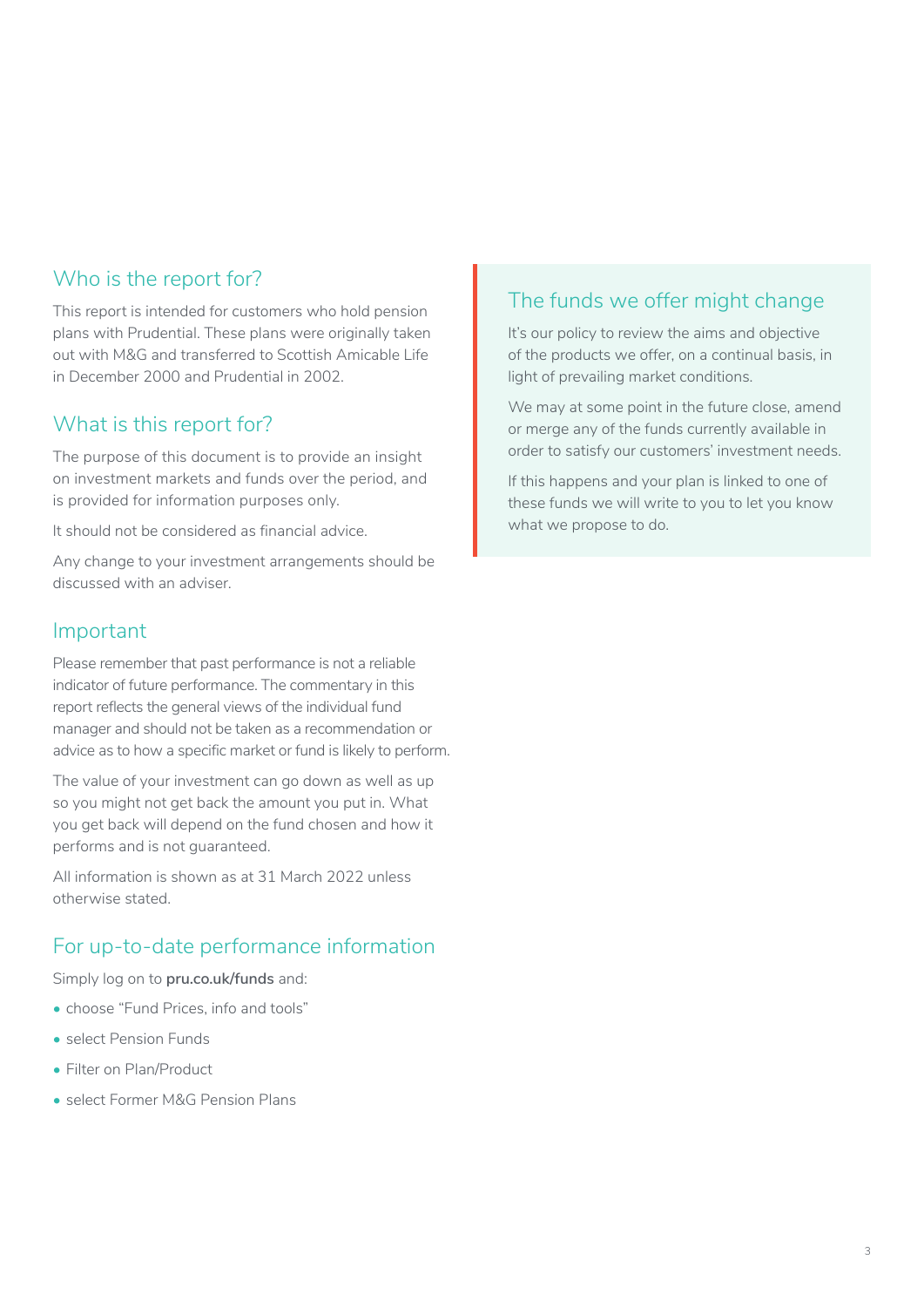### <span id="page-3-0"></span>M&G's view of the market 1 October 2021 to 31 March 2022

The FTSE World Index gained 4.8% over the six months to end March 2022.

Global stockmarkets rose in the six months to end March 2022. Performance among markets was mixed, with the US and UK gaining and outperforming the wider market, while Europe, Japan, Asia Pacific and emerging markets lagged behind and declined.

Many equity markets enjoyed a buoyant end to 2021, despite the persistence of the COVID-19 pandemic into the final quarter of the year. Even the outbreak of Omicron, a more transmissible strain of the new coronavirus, and the possibility that interest rates may rise to counter persistent inflation did not stop many market indices finishing the year close to all-time highs.

The new year brought a darker mood, with global inflationary fears and Russia's invasion of Ukraine dominating financial markets. The conflict sent prices in energy markets (oil and gas) and other key commodity markets soaring as production shutdowns and international sanctions began to hit the Russian economy. Investors increasingly worried over the impact of higher prices on consumers and businesses and anticipated a faster pace of interest rate rises from the world's major central banks.

The final quarter of 2021 was fairly subdued for fixed income markets as investors, with an eye on rising inflation and hawkish central banks, mainly cooled their demand for corporate bonds and most government bonds. In the first three months of 2022, global fixed income markets fell across the board, leading to weakness for the asset class over the six months under review. In addition to concerns about higher inflation and central banks' policy approach, Russia's invasion of Ukraine cooled investors' appetite for risk assets almost completely. Bond yields, which move in an opposite direction to bond prices, climbed steadily on core government bonds.

The war in Ukraine and subsequent sanctions and other measures against Russia are likely to drive up further already-high energy costs, as well as leading to financial uncertainty and continued supply chain disruption. These factors in turn are expected to weigh on economic activity.

Meanwhile, despite the success of vaccination programmes in many countries, the coronavirus pandemic has not gone away. Some countries are still struggling to contain the spread of recent variants, while the possibility of the emergence of further, potentially virulent and more harmful strains remains real.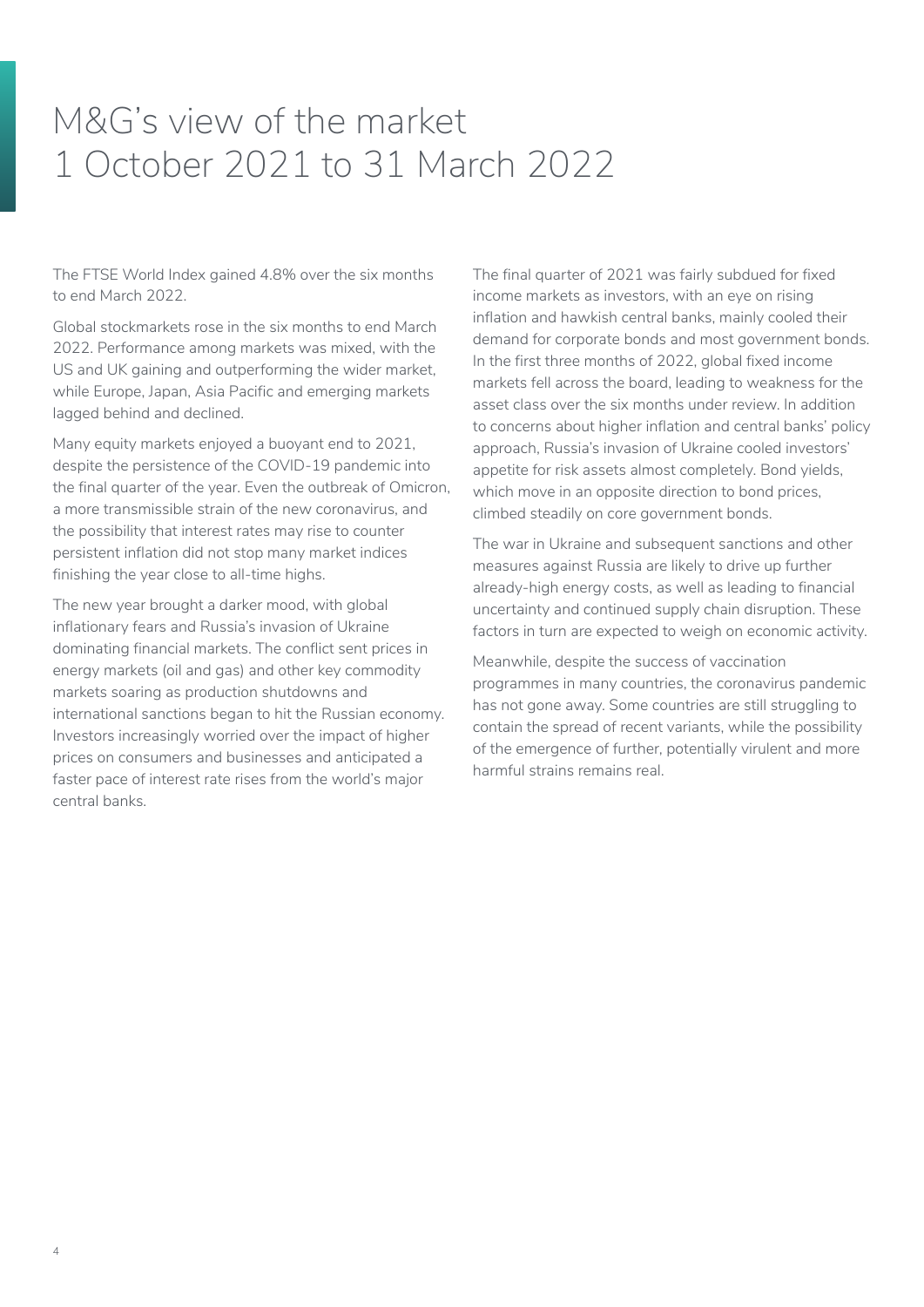## <span id="page-4-0"></span>Fund Charges and Further Costs

#### Annual Management Charge

We take an Annual Management Charge (AMC) for looking after your investment, from each of the funds you invest in. Any further costs shown are expenses which are borne by the fund. Together they add up to the Yearly Total (%). These are shown on the next page. We might change our charges in future.

In general, the AMC is taken by the deduction each day of 1/365th of the applicable Annual Management Charge from the relevant investment-linked fund.

#### Further Costs

In addition to our annual charges, there may be further costs incurred. Where these are applicable, they're paid for by the fund and will impact on the overall performance.

Some examples of what these further costs might include are shown below. These aren't listed in order of importance, they won't necessarily apply to all funds, and this isn't an exhaustive list.

| Name                                                   | What this means                                                                                                                                                                                                                                                                                                                                                                                                                                                           | Where appropriate, are they<br>included in the further costs figures<br>we show in this guide? |
|--------------------------------------------------------|---------------------------------------------------------------------------------------------------------------------------------------------------------------------------------------------------------------------------------------------------------------------------------------------------------------------------------------------------------------------------------------------------------------------------------------------------------------------------|------------------------------------------------------------------------------------------------|
| Miscellaneous fund<br>administration fees<br>and costs | There can be a number of different administration fees<br>and costs associated with funds. These can include, for<br>example, audit fees, custody fees, infrastructure costs,<br>registrar fees, regulatory fees, stock lending fees, and<br>trustee fees.                                                                                                                                                                                                                | Yes.                                                                                           |
| Performance fees                                       | In some funds the fund managers are paid a fee<br>depending on how they perform.                                                                                                                                                                                                                                                                                                                                                                                          | No, but if they're applicable they<br>will impact on the performance<br>of a fund.             |
| Property expenses                                      | For funds that invest in property, either directly (i.e.<br>the fund owning physical property) or indirectly (i.e.<br>owning units in a property fund or shares in a property<br>company) there are costs incurred for managing these<br>properties. These can include costs for development,<br>maintenance, oversight and renovation of the properties<br>held, collecting rents, and managing tenants, as well as<br>running costs that cannot be passed onto tenants. | Yes.                                                                                           |
| Transaction costs                                      | When a fund manager trades the investments in a fund<br>(for example, makes a decision to sell one holding and buy<br>another) there are associated costs, for example taxes.                                                                                                                                                                                                                                                                                             | No, but if they're applicable they<br>will impact on the performance of<br>a fund.             |

Further costs might be incurred by a Prudential fund or, where it's applicable, any fund our fund invests in (see the 'Investment strategies' for information on where a fund might invest).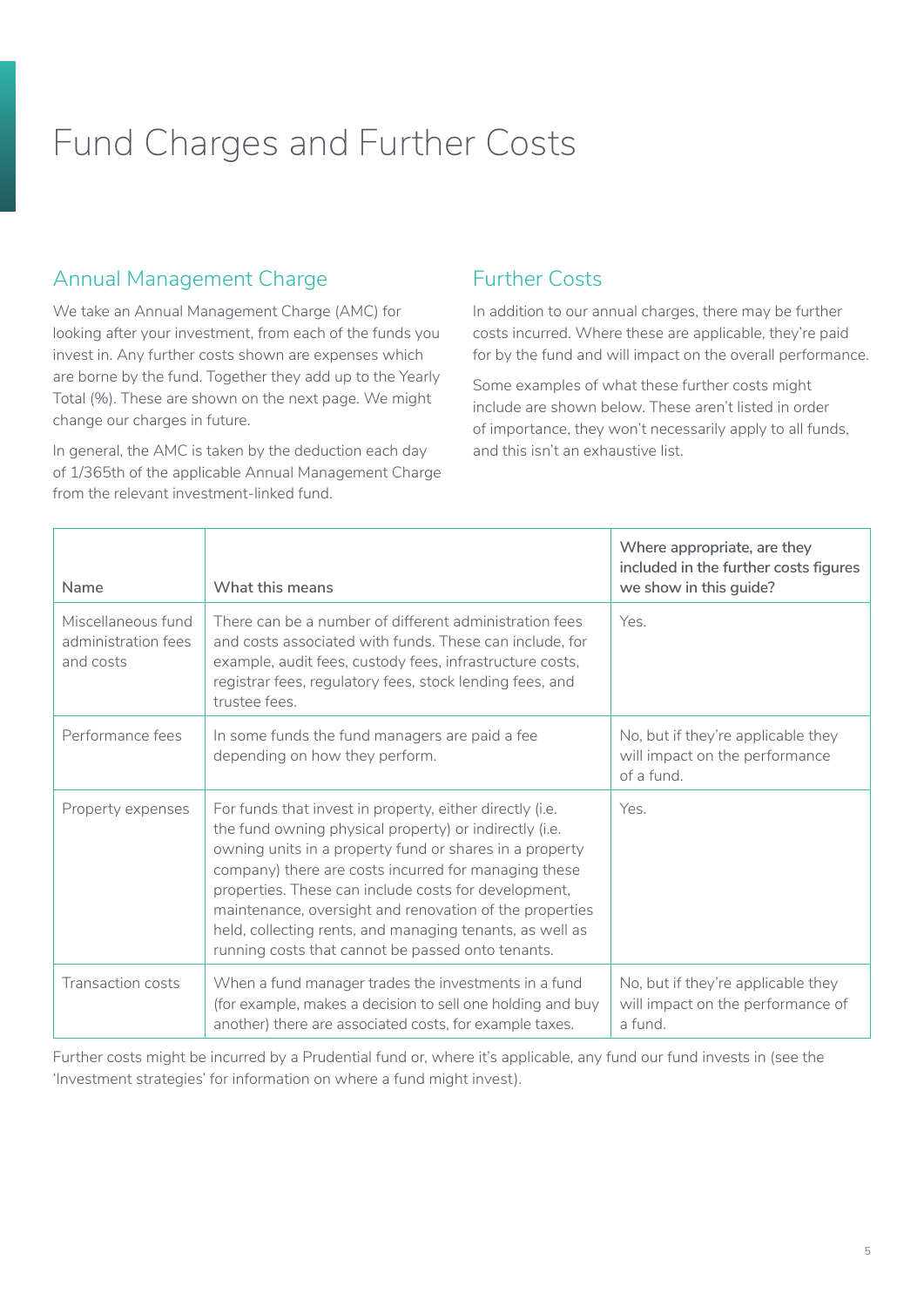| <b>Fund Name</b>                            | <b>Annual Management</b><br>Charge (%) | <b>Further Costs</b><br>(%) | <b>Yearly Total</b><br>(%) |
|---------------------------------------------|----------------------------------------|-----------------------------|----------------------------|
| Pru Asia Pacific Pension Fund               | 1.00                                   | 0.03                        | 1.03                       |
| Pru Cash Fund                               | 1.00                                   | 0.00                        | 1.00                       |
| Pru International Fund                      | 1.00                                   | 0.00                        | 1.00                       |
| Pru Japan Fund                              | 1.00                                   | 0.00                        | 1.00                       |
| Pru M&G Corporate Bond Fund                 | 1.00                                   | 0.00                        | 1.00                       |
| Pru M&G European Sustain Paris Aligned Fund | 1.00                                   | 0.00                        | 1.00                       |
| Pru M&G Gilt & Fixed Interest Income Fund   | 1.00                                   | 0.00                        | 1.00                       |
| Pru M&G Global High Yield Bond Fund         | 1.00                                   | 0.00                        | 1.00                       |
| Pru M&G Global Sustain Paris Aligned Fund   | 1.00                                   | 0.00                        | 1.00                       |
| Pru M&G Global Themes Fund                  | 1.00                                   | 0.00                        | 1.00                       |
| Pru M&G Property Portfolio Fund             | 1.00                                   | 0.94                        | 1.94                       |
| Pru M&G Recovery Fund                       | 1.00                                   | 0.00                        | 1.00                       |
| Pru M&G UK Income Distribution Fund         | 1.00                                   | 0.00                        | 1.00                       |
| Pru M&G UK Select Fund                      | 1.00                                   | 0.00                        | 1.00                       |
| Pru Managed Fund                            | 1.00                                   | 0.06                        | 1.06                       |
| Pru Managed Income Fund                     | 1.00                                   | 0.00                        | 1.00                       |
| Pru Personal Pension Fund                   | 0.50                                   | 0.00                        | 0.50                       |
| Pru PPP Fund                                | 1.00                                   | 0.00                        | 1.00                       |
| Pru UK Equity Fund                          | 1.00                                   | 0.00                        | 1.00                       |
| Pru US Equity Fund                          | 1.00                                   | 0.00                        | 1.00                       |

Your illustration (if applicable) will show the AMC and further costs applicable to your chosen fund(s).

Fund charges and further costs may vary in future and they may be higher than they are now. We'll write to you if an AMC goes up for a fund you're invested in. As it's normal for further costs to vary over time we won't contact you when they change. If fund charges and further costs exceed the return earned, the fund will go down in value.

The further costs listed in this guide are indicative, based on the current levels of costs, and are correct at October 2021, unless another date is shown.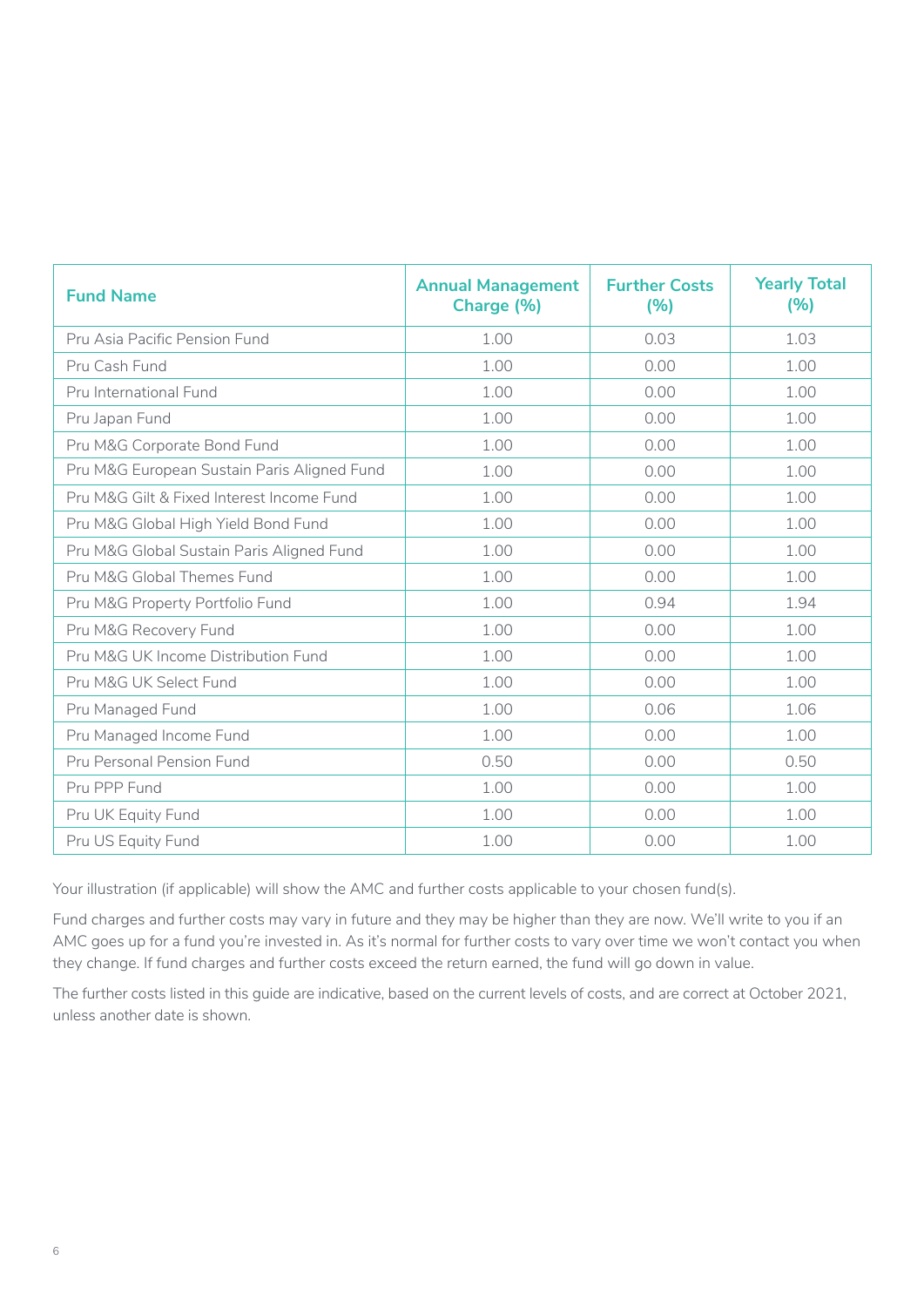## <span id="page-6-0"></span>Investments strategies of pension funds (ex M&G)

#### Pru Asia Pacific Pension Fund

Objective: The investment strategy of the fund is to purchase units in the M&G Funds (1) – Asia Pacific (ex Japan) Equity fund – the underlying fund. Underlying Fund Objective: The sub-fund aims to provide a higher total return (capital growth plus income), net of the Ongoing Charge Figure, than the FTSE Custom Asia Pacific ex Japan Country Capped Index over any three-year period.

#### Pru Cash Fund

Objective: The investment strategy of the fund is to purchase units in the M&G PP Cash Fund – the underlying fund. Underlying Fund Objective: The fund invests in both secured (reverse repurchase agreements) and unsecured interest bearing deposits, as well as shortterm UK Government bonds and Certificates of Deposit. It is actively managed against its benchmark, the Sterling Overnight Index Average 1 Week.

#### Pru International Fund

Objective: The investment strategy of the fund is to provide medium to long term growth (5 to 10 years or more) by investing mainly in a spread of equity markets throughout the world, predominantly through collective investment schemes.

#### Pru Japan Fund

Objective: The investment strategy of the fund is to purchase units in the M&G Japan Fund – the underlying fund. Underlying Fund Objective: The fund aims to provide a higher total return (the combination of capital growth and income), net of the Ongoing Charge Figure, than that of the MSCI Japan Index over any five-year period. At least 80% of the fund is invested directly in equity securities and equity related securities of companies across any sectors and market capitalisations that are incorporated, domiciled,

or do most of their business in Japan. The fund usually holds a concentrated portfolio of fewer than 50 companies. The fund may also invest other transferable securities directly and via collective investment schemes (including funds managed by M&G). The fund may also hold cash and near cash for liquidity purposes. Derivatives may be used for efficient portfolio management and hedging.

#### Pru M&G Corporate Bond Fund

Objective: The investment strategy of the fund is to purchase units in the M&G Corporate Bond Fund – the underlying fund. Underlying Fund Objective: The fund aims to provide a higher total return (the combination of capital growth and income), net of the Ongoing Charge Figure, than the average return of the IA £ Corporate Bond Sector over any five-year period. At least 70% of the fund is invested, directly or indirectly through derivatives, in investment grade corporate debt securities including investment grade Asset-Backed Securities. These securities can be issued by companies from anywhere in the world, including Emerging Markets. These securities are denominated in sterling or hedged back to sterling.

Other investments may include:

- debt securities issued or guaranteed by governments and their agencies, public authorities, quasi-sovereigns and supranational bodies and denominated in any currency;
- below investment grade and unrated debt securities;
- below investment grade and unrated asset-Backed Securities; and
- other transferable securities, cash, and near cash, directly or via collective investment schemes (including funds managed by M&G).

Investments in Asset-Backed Securities are limited to 20% of the fund. The fund aims to hedge any non-sterling assets to sterling. Derivatives may be used for investment purposes, Efficient Portfolio Management and hedging.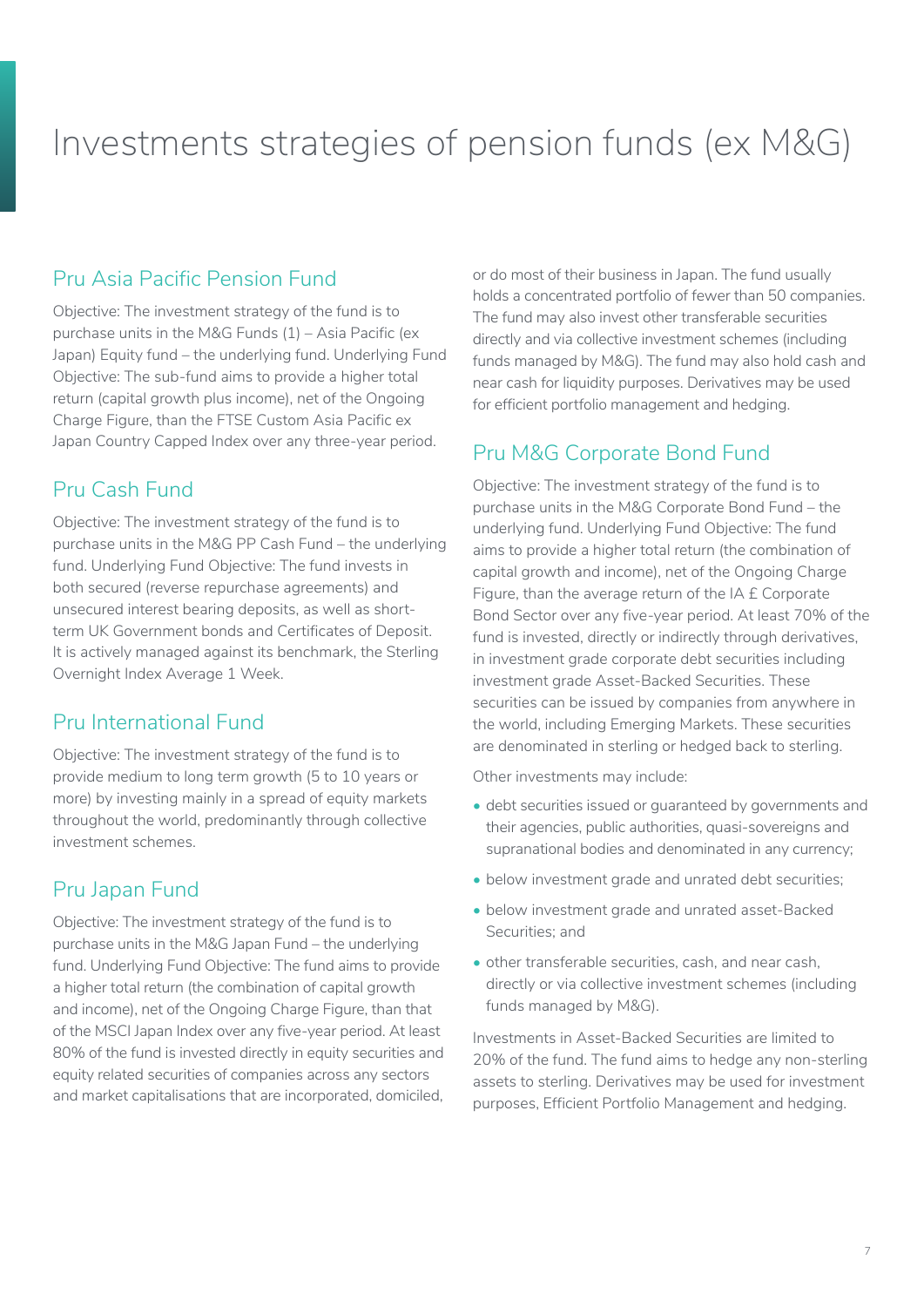#### Pru M&G European Sustain Paris Aligned Fund

Objective: The investment strategy of the fund is to purchase units in the M&G European Sustain Paris Aligned Fund – the underlying fund.

Underlying Fund Objective: The fund has two aims:

- To provide a higher total return (capital growth plus income), net of the Ongoing Charge Figure, than that of the MSCI Europe ex UK Index over any five-year period; and
- To invest in companies that contribute towards the Paris Agreement climate change goal.

At least 80% of the fund is invested directly in equity securities and equity-related securities of companies across any sector and market capitalisation that are incorporated, domiciled, or listed in Europe, excluding the UK. The fund has a concentrated portfolio and usually holds fewer than 35 companies. The fund invests in securities that meet the ESG Criteria and Sustainability Criteria.

The following types of exclusions apply to the fund's direct investments:

- Norms-based exclusions: investments that are assessed to be in breach of commonly accepted standards of behaviour related to human rights, labour rights, environment and anti-corruption.
- Sector-based and/or values-based exclusions: investments and/or sectors exposed to business activities that are assessed to be damaging to human health, societal wellbeing, the environment, or otherwise assessed to be misaligned with the fund's sector-based and/or values-based criteria.
- Other exclusions: investments assessed to be otherwise in conflict with the ESG Criteria and Sustainability Criteria.

#### Pru M&G Gilt & Fixed Interest Income Fund

Objective: The investment strategy of the fund is to purchase units in the M&G Gilt & Fixed Interest Income Fund – the underlying fund. Underlying Fund Objective: The fund aims to provide a higher total return (the combination of capital growth and income), net of the Ongoing Charge Figure, than that of the FTSE UK Conventional Gilts All Stocks Index over any five-year period. At least 70% of the fund is invested, directly or indirectly through derivatives, in investment grade short, medium and long-dated gilts. These securities are issued or guaranteed by the UK government, and denominated in sterling. Other investments may include transferable securities, cash, and near cash, directly or via collective investment schemes (including funds managed by M&G). Derivatives may be used for investment purposes, efficient portfolio management and hedging.

#### Pru M&G Global High Yield Bond Fund

Objective: The investment strategy of the fund is to purchase units in the M&G Global High Yield Bond Fund – the underlying fund. Underlying Fund Objective: The fund aims to provide a higher total return (the combination of capital growth and income), net of the Ongoing Charge Figure, than that of the ICE BofAML Global High Yield Index (GBP Hedged) over any five-year period. At least 80% of the fund is invested, directly or indirectly through derivatives, in below investment grade corporate debt securities, These securities can be issued by companies from anywhere in the world, including Emerging Markets.

Other investments may include:

- Asset-Backed Securities, and
- other transferable securities, government bonds, cash, and near cash, directly or via collective investment schemes (including funds managed by M&G).

There are no credit quality restrictions applicable to the fund's investments. The fund aims to hedge any non-sterling assets back to sterling. Derivatives may be used for investment purposes, efficient portfolio management and hedging.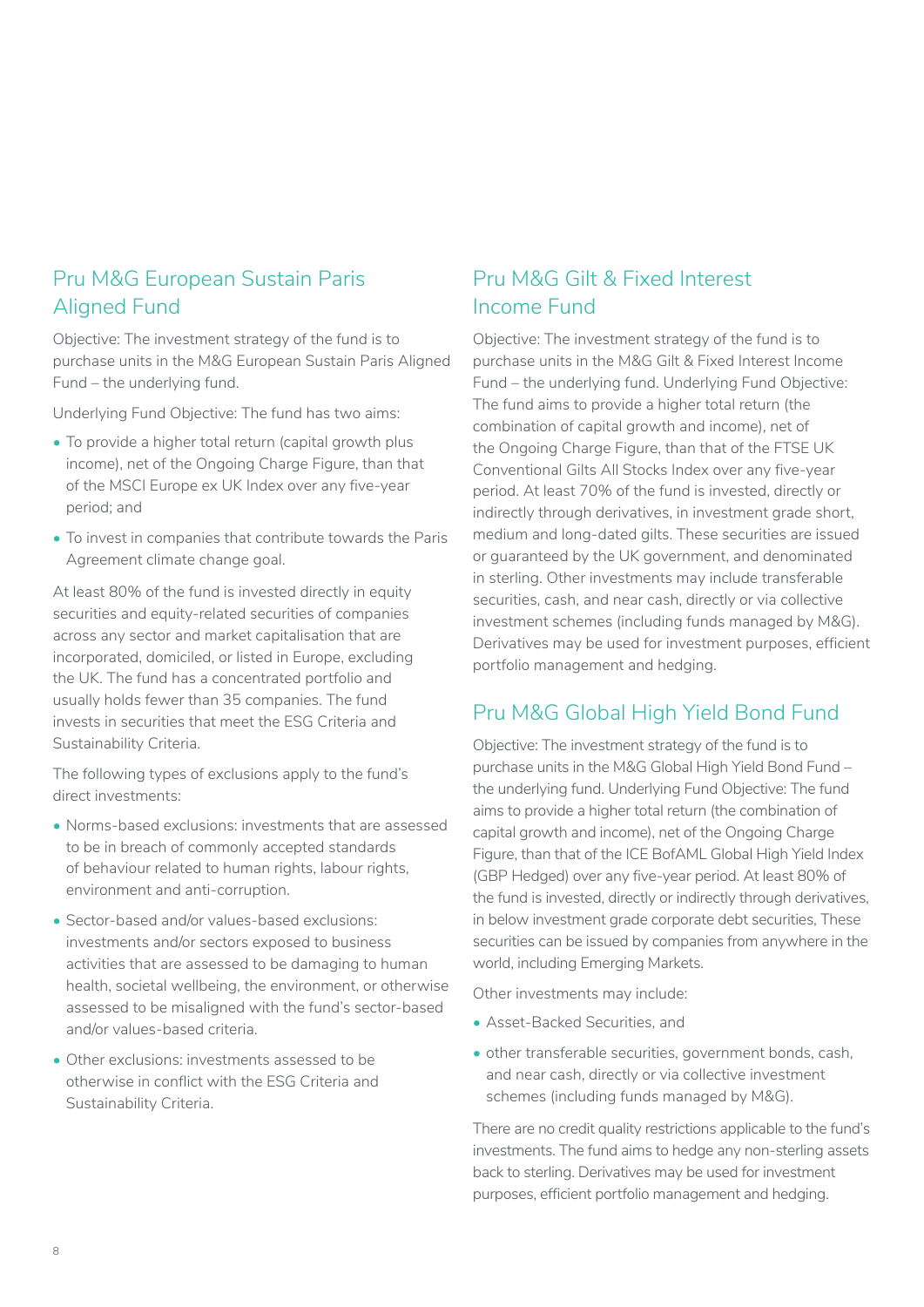#### Pru M&G Global Sustain Paris Aligned Fund

Objective: The investment strategy of the fund is to purchase units in the M&G Global Sustain Paris Aligned Fund – the underlying fund. Underlying Fund Objective: The fund has two aims:

- To provide a higher total return (capital growth plus income), net of the Ongoing Charge Figure, than that of the MSCI World Index over any five-year period; and
- To invest in companies that contribute towards the Paris Agreement climate change goal. At least 80% of the fund is invested directly in equity securities and equity-related securities of companies across any sector and market capitalisation that are domiciled in any country, including Emerging Markets. The fund has a concentrated portfolio and usually holds fewer than 40 companies. The fund invests in securities that meet the ESG Criteria and Sustainability Criteria. The following types of exclusions apply to the fund's direct investments:
- Norms-based exclusions: investments that are assessed to be in breach of commonly accepted standards of behaviour related to human rights, labour rights, environment and anti-corruption.
- Sector-based and/or values-based exclusions: investments and/or sectors exposed to business activities that are assessed to be damaging to human health, societal wellbeing, the environment, or otherwise assessed to be misaligned with the fund's sector-based and/or values-based criteria.
- Other exclusions: investments assessed to be otherwise in conflict with the ESG Criteria and Sustainability Criteria.

#### Pru M&G Global Themes Fund

Objective: The investment strategy of the fund is to purchase units in the M&G Global Themes Fund – the underlying fund. Underlying Fund Objective: The fund aims to provide a higher total return (the combination of capital growth and income) than that of the MSCI ACWI Index over any five-year period. The fund will invest at least 80% of its Net Asset Value in the equity securities of companies across any sectors and market capitalisations that are domiciled in any country, including emerging markets. The fund may also invest in collective investment schemes, other transferable securities and may hold cash for liquidity purposes. Derivatives may be used for efficient portfolio management.

#### Pru M&G Property Portfolio Fund

Objective: The investment strategy of the fund is to purchase units in the M&G Property Portfolio. Underlying Fund Objective: The investment objective of the fund is to carry on Property Investment Business and to manage cash raised from investors for investment in the Property Investment Business. In doing so, the Fund aims to provide a higher total return (capital growth plus income), net of the Ongoing Charge Figure and Property Expense Ratio, than the average return of the IA UK Direct Property Sector over any five-year period. At least 70% of the fund is invested directly in a diversified portfolio of commercial property in the UK. This may be reduced to 60%, if it is considered prudent for liquidity management.

The fund may also invest in other property related assets such as:

- other types of property, including residential property;
- property of any type outside the UK;
- funds (including funds managed by M&G); and
- transferable securities (such as shares and bonds); and money market instruments.

For liquidity management, the fund may invest in cash; near cash; money market instruments; and government bonds, directly, or via funds (including funds managed by M&G). Derivatives may be used for investment purposes, efficient portfolio management and hedging.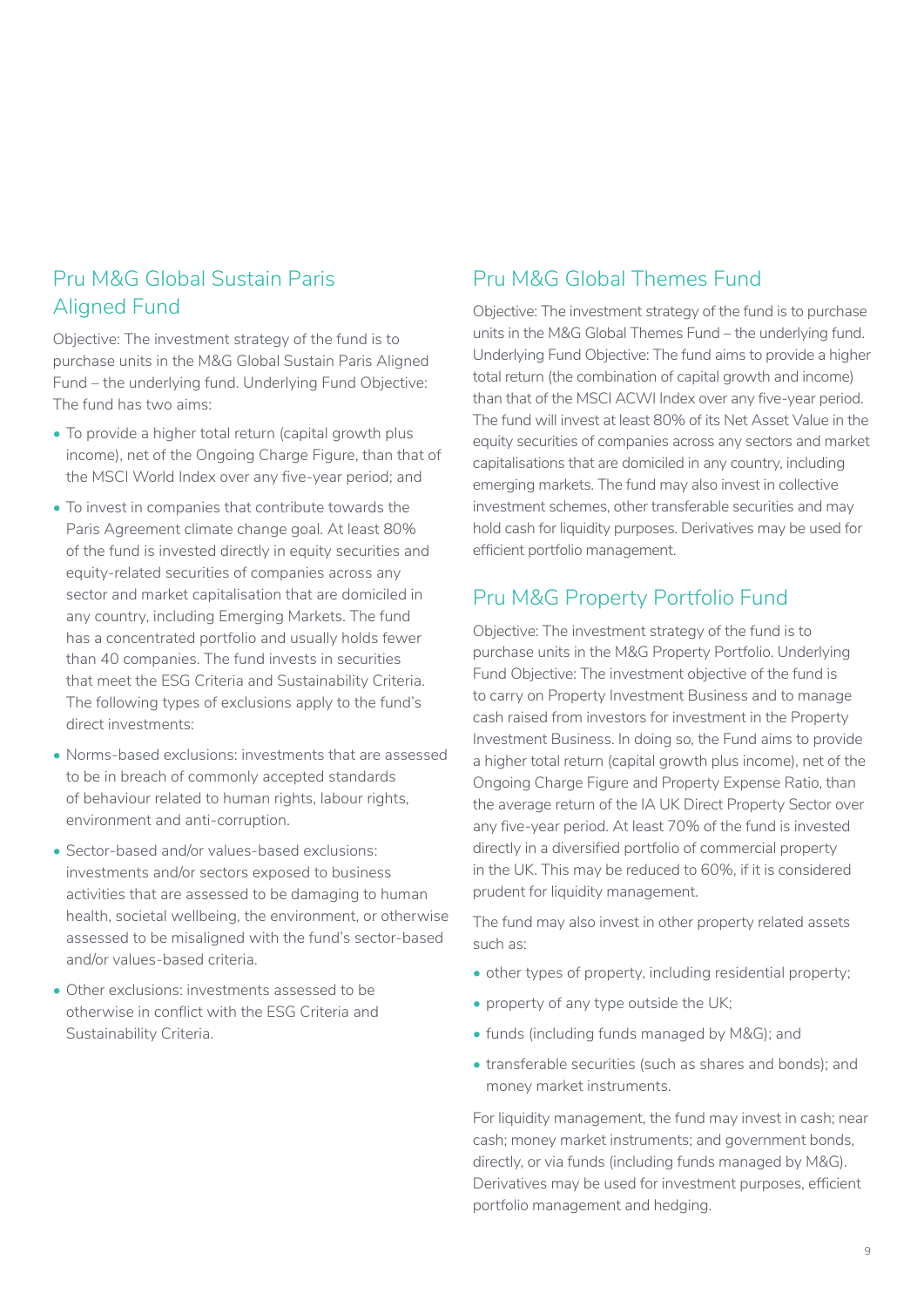#### Pru M&G Recovery Fund

Objective: The investment strategy of the fund is to purchase units in the M&G Recovery Fund – the underlying fund. Underlying Fund Objective: The fund aims to provide a higher total return (the combination of capital growth and income), net of the Ongoing Charge Figure, than that of the FTSE All-Share Index over any five-year period. At least 80% of the fund is invested directly in equity securities and equity-related securities of companies across any sectors and market capitalisations that are incorporated, domiciled, listed or do most of their business in the United Kingdom. The fund may also invest in other transferable securities directly and via collective investment schemes (including funds managed by M&G). The fund may also hold cash for liquidity purposes. Derivatives may be used for efficient portfolio management and hedging.

#### Pru M&G UK Income Distribution Fund

Objective: The investment strategy of the fund is to purchase units in the M&G UK Income Distribution Fund – the underlying fund.

Underlying Fund Objective: The Fund aims to provide:

- a higher annual yield than the FTSE All-Share Index;
- an income stream that increases annually; and
- a higher total return (capital growth plus income),net of the Ongoing Charge Figure, than a composite index\* over any five year period.
- \*70% FTSE All-Share Index and 30% FTSEActuaries UK Conventional Gilts All Stocks Index.

#### Pru M&G UK Select Fund

Objective: The investment strategy of the fund is to purchase units in the M&G UK Select Fund – the underlying fund. Underlying Fund Objective: The fund to provide a higher total return (the combination of capital growth and income), net of the Ongoing Charge Figure, than that of the FTSE All Share Index over any five-year period. At least 80% of the fund is invested directly in equity securities and equity-related securities of companies across any sectors and market capitalisations, that are incorporated, domiciled, listed or do most of their business in the United Kingdom. The fund usually holds a concentrated portfolio of fewer than 50 companies. The fund may also invest in other transferable securities directly and via collective investment schemes (including funds managed by M&G). The fund may also hold cash for liquidity purposes. Derivatives may be used for efficient portfolio management and hedging.

#### Pru Managed Fund

Objective: The investment strategy of the fund is to provide medium to long-term growth (the combination of income and growth of capital) by investing mainly in a broad spread of Prudential's investment-linked funds and collective investment schemes. The fund will typically have exposure to a range of asset types, including UK and overseas equities, fixed interest and commercial property.

#### Pru Managed Income Fund

Objective: The investment strategy of the fund is to purchase units in the M&G Episode Growth Fund – the underlying fund. Underlying Fund Objective: The fund aims to provide a higher total return (the combination of capital growth and income) net of the Ongoing Charge Figure, than the average return of the IA Mixed Investment 40-85% Shares Sector over any five-year period.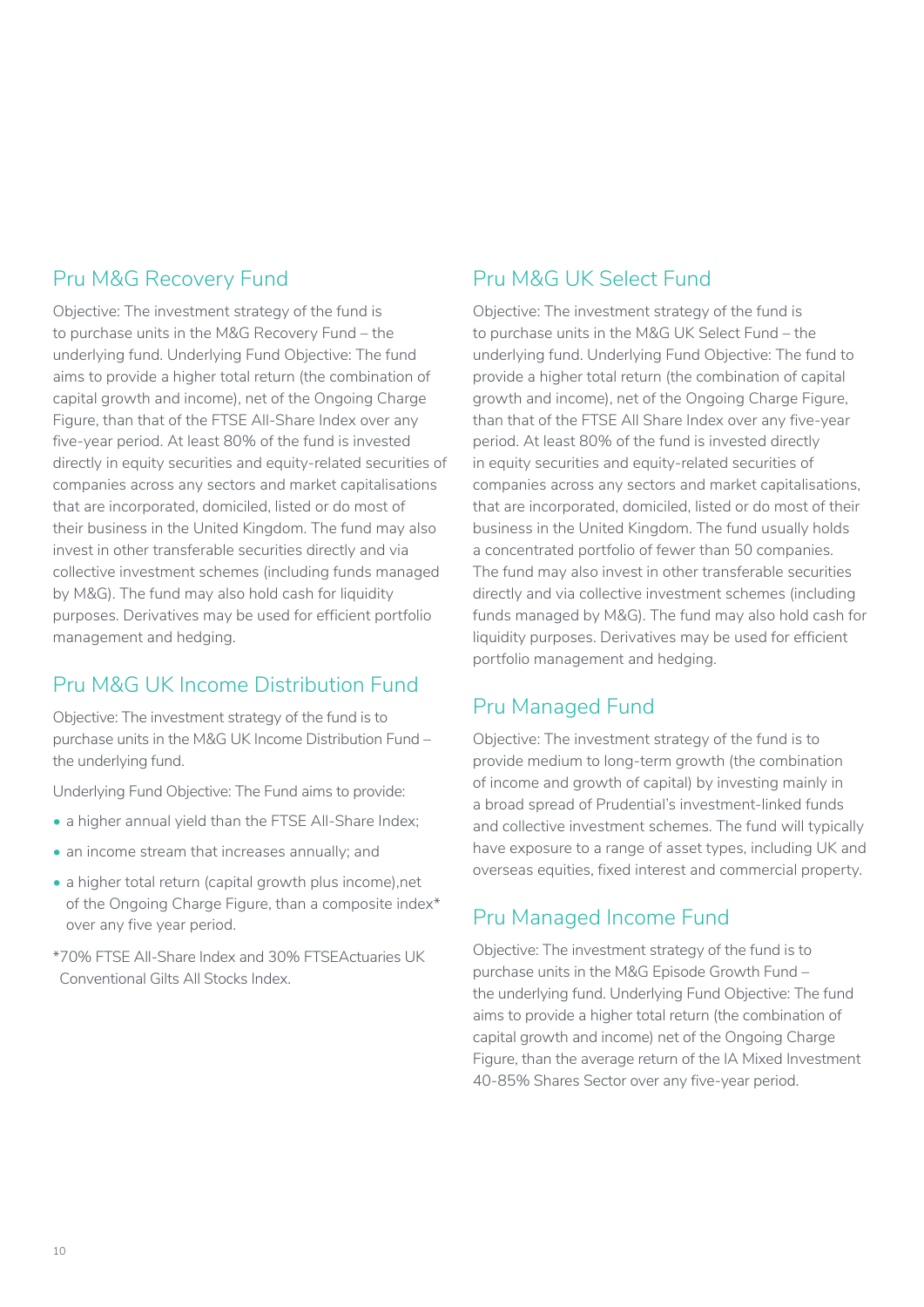#### Pru Personal Pension Equity Fund

Objective: The investment strategy of the fund is to provide long term growth (the combination of income and growth of capital) by investing mainly in a spread of equity markets throughout the world, predominantly through collective investment schemes.

#### Pru PPP Fund

Objective: The investment strategy of the fund is to provide long term growth (the combination of income and growth of capital) by investing mainly in a spread of equity markets throughout the world, predominantly through collective investment schemes.

#### Pru UK Equity Fund

Objective: The investment strategy of the fund is to purchase shares in UK companies via other M&G funds. It is a "fund of funds" holding units in several more specialised UK equity funds to give access to a variety of methods for generating investment returns in differing market conditions.

#### Pru US Equity Fund

Objective: The investment strategy of the fund is to purchase units in the M&G (ACS) BlackRock Optimised US Equity Fund – the underlying fund. Underlying Fund Objective: The Sub-Fund aims to reflect the risk and return characteristics of the S&P 500 Index gross of the Ongoing Charges Figure. The Sub-Investment Manager uses a structured and systematic, bottom-up stock selection process to build a portfolio with similar riskreturn characteristics as the Index in order to meet the Sub-Fund's investment objective; in addition the Sub-Investment Manager aims to maximise the Sub-Fund's ESG characteristics by overweighting its investments in securities which score well against the Sub-Investment Manager's ESG research framework, and underweighting the securities which score less well.